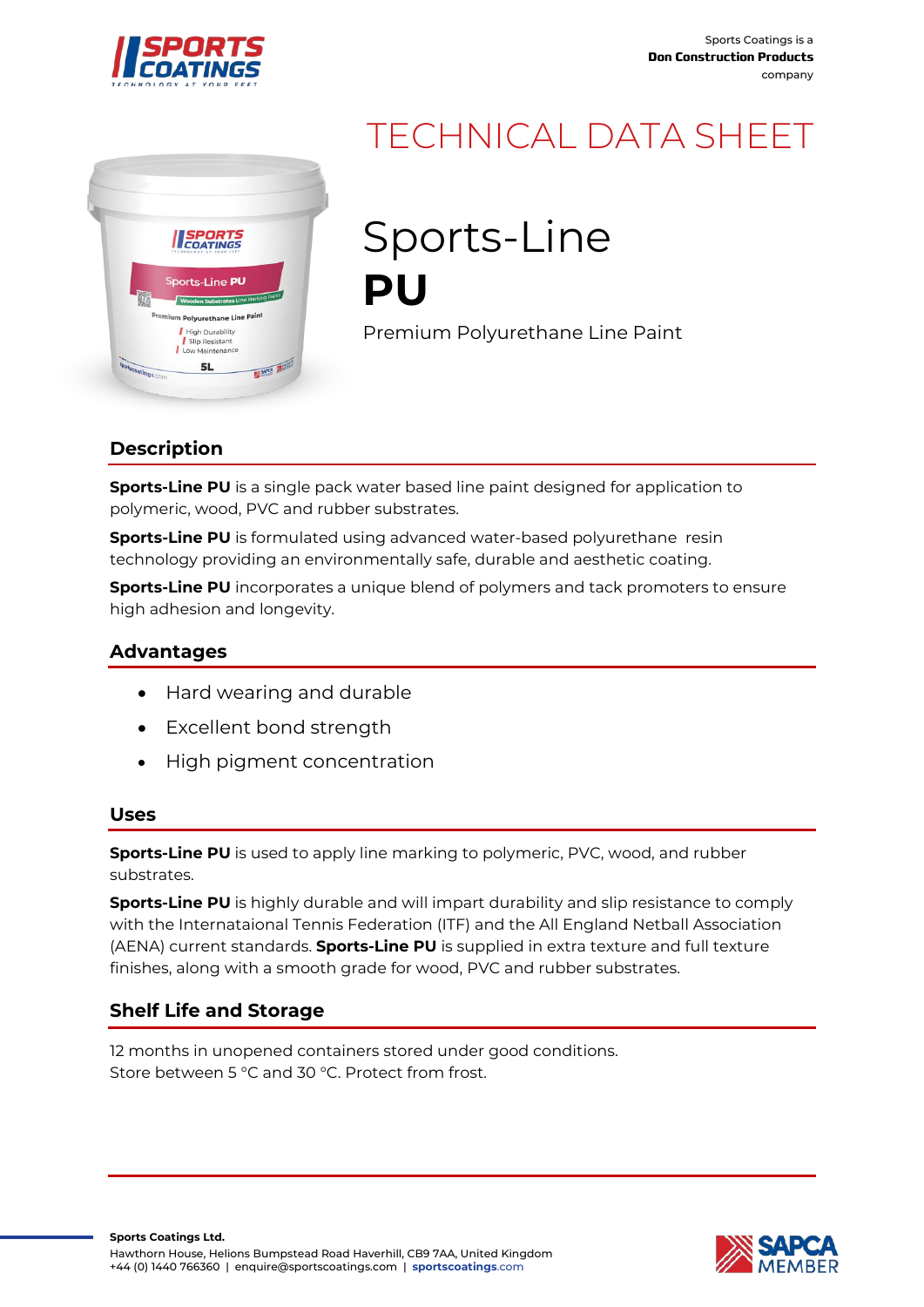

## **Aftercare and Maintenance**

Detailed guidance on the maintenance of painted courts may be found in SAPCA's Code of Practice for the Maintenance of Synthetic Sports Surfaces [\(www.sapca.org.uk\)](http://www.sapca.org.uk/).

Courts should be regularly cleaned and moss treated. Ensure that only suitable footwear is used.

## **Life Expectancy**

If the court is used in accordance with its intended purpose **Sports-Line PU** will give acceptable performance for three to four years. However, certain factors will influence the performance of the coating and may well result in premature wear. Detailed guidance on the factors can be found in SAPCA's Code of Practice for the Maintenance of Synthetic Sports Surfaces ([www.sapca.org.uk](http://www.sapca.org.uk/)).

## **Packaging**

5 litre pails.

## **Coverage**

A line width of 50 mm will result in a coverage of 25-50 linear metres/ kg.

Note that coverage will vary depending on the substrate porosity, application technique and temperature.

## **Technical Performance**

Touch dry time 2-4 hours at 20 °C. Full cure approximately 72 hours at 20 °C. Slip resistance value wet >60 (extra texture) dry >75 (full texture)

## **Further Information**

To ensure you are specifying or applying a fit for purpose coating please contact our Technical Services Department.

# **Application**

#### **Substrate and Preparatory Work**

In the case of "polymeric" substrates any loosely adhered debris must be removed by vacuuming, blowing or sweeping prior to the application of Sports-Line Polyurethane. Abrade any surfaces or existing surfaces before application. Any firmly adhered contamination should be removed by low pressure power washing. Wood, PVC and rubber substrates must be clean and thoroughly dry prior to application of Sports-Line Polyurethane